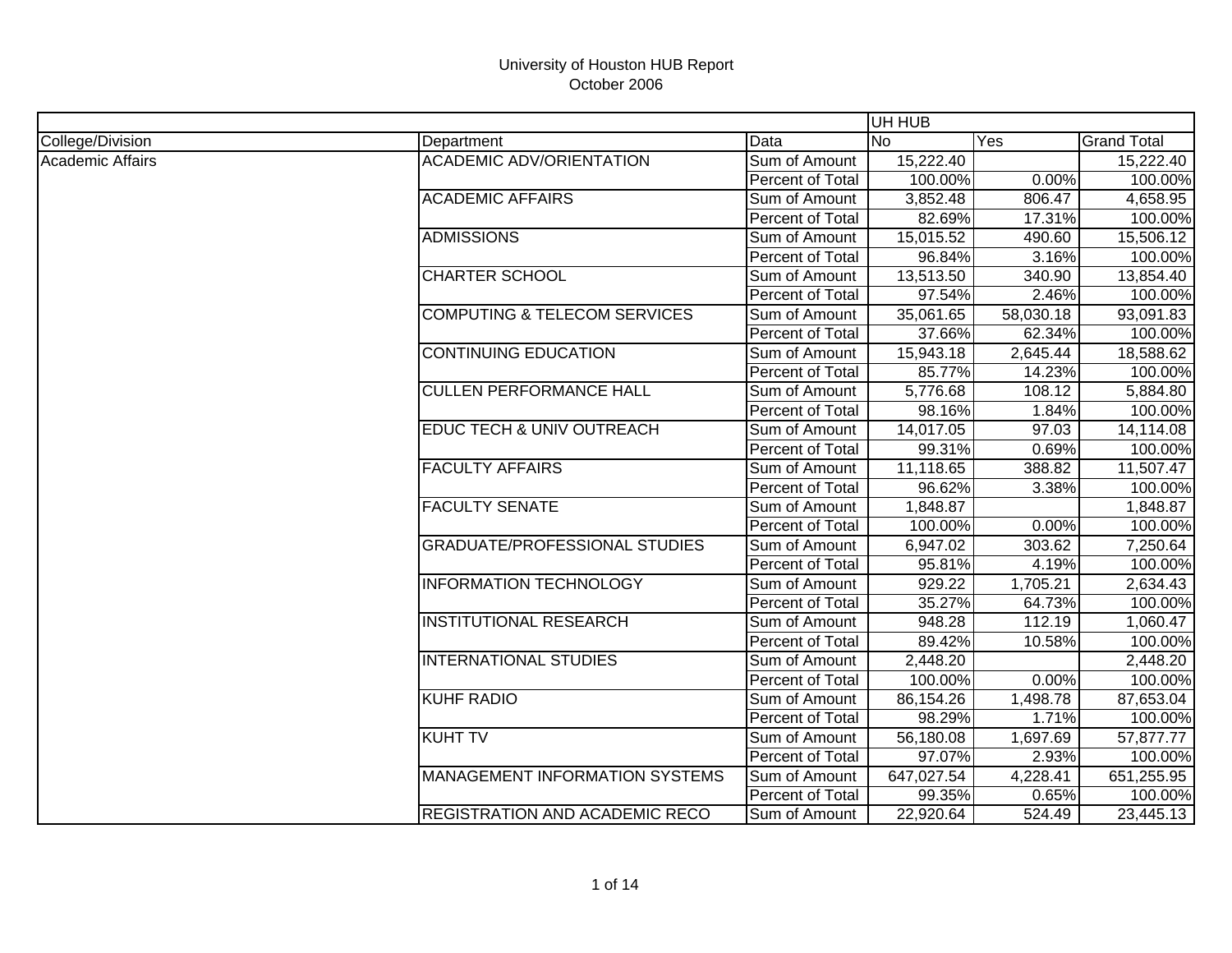|                                   |                                       |                         | UH HUB       |            |                    |
|-----------------------------------|---------------------------------------|-------------------------|--------------|------------|--------------------|
| College/Division                  | Department                            | Data                    | <b>No</b>    | Yes        | <b>Grand Total</b> |
| <b>Academic Affairs</b>           | REGISTRATION AND ACADEMIC RECO        | <b>Percent of Total</b> | 97.76%       | 2.24%      | 100.00%            |
|                                   | <b>SCHOLARS COMMUNITY</b>             | Sum of Amount           | 3,201.18     | 518.12     | 3,719.30           |
|                                   |                                       | Percent of Total        | 86.07%       | 13.93%     | 100.00%            |
|                                   | <b>SCHOLARSHIPS AND FINANCIAL AID</b> | Sum of Amount           | 4,571.62     | 3,480.34   | 8,051.96           |
|                                   |                                       | Percent of Total        | 56.78%       | 43.22%     | 100.00%            |
|                                   | SECURITY AND DISASTER RECOVERY        | Sum of Amount           | 19,173.05    |            | 19,173.05          |
|                                   |                                       | Percent of Total        | 100.00%      | 0.00%      | 100.00%            |
|                                   | <b>TECHNOLOGY SUPPORT SERVICES</b>    | Sum of Amount           | 5,832.97     | 473,821.66 | 479,654.63         |
|                                   |                                       | Percent of Total        | 1.22%        | 98.78%     | 100.00%            |
|                                   | UNDERGRADUATE STUDIES                 | Sum of Amount           | 4,132.12     | 184.74     | 4,316.86           |
|                                   |                                       | Percent of Total        | 95.72%       | 4.28%      | 100.00%            |
| Academic Affairs Sum of Amount    |                                       |                         | 991,836.16   | 550,982.81 | 1,542,818.97       |
| Academic Affairs Percent of Total |                                       |                         | 64.29%       | 35.71%     | 100.00%            |
| <b>Administration and Finance</b> | <b>ADMINISTRATION &amp; FINANCE</b>   | Sum of Amount           | 8,542.37     | 496.82     | 9,039.19           |
|                                   |                                       | Percent of Total        | 94.50%       | 5.50%      | 100.00%            |
|                                   | <b>AUXILIARY SERVICES</b>             | Sum of Amount           | 24,410.79    |            | 24,410.79          |
|                                   |                                       | Percent of Total        | 100.00%      | 0.00%      | 100.00%            |
|                                   | AVCIAVP-ADMINISTRATION                | Sum of Amount           | 6,114.34     | 731.40     | 6,845.74           |
|                                   |                                       | Percent of Total        | 89.32%       | 10.68%     | 100.00%            |
|                                   | <b>BUDGET</b>                         | Sum of Amount           | 2,444.51     | 1,565.94   | 4,010.45           |
|                                   |                                       | Percent of Total        | 60.95%       | 39.05%     | 100.00%            |
|                                   | <b>BUSINESS SERVICES</b>              | Sum of Amount           | 19,483.20    |            | 19,483.20          |
|                                   |                                       | Percent of Total        | 100.00%      | 0.00%      | 100.00%            |
|                                   | ENVIRONMENTAL HEALTH RISK MGMT        | Sum of Amount           | 257,092.77   | 5,400.00   | 262,492.77         |
|                                   |                                       | Percent of Total        | 97.94%       | 2.06%      | 100.00%            |
|                                   | <b>FACILITIES &amp; PLANNING</b>      | Sum of Amount           | 2,145,955.01 | 338,614.72 | 2,484,569.73       |
|                                   |                                       | Percent of Total        | 86.37%       | 13.63%     | 100.00%            |
|                                   | <b>FINANCE</b>                        | Sum of Amount           | 23,657.39    | 5,032.49   | 28,689.88          |
|                                   |                                       | Percent of Total        | 82.46%       | 17.54%     | 100.00%            |
|                                   | <b>FINANCIAL REPORTING</b>            | Sum of Amount           | 201.42       |            | 201.42             |
|                                   |                                       | Percent of Total        | 100.00%      | 0.00%      | 100.00%            |
|                                   | <b>HUB PROGRAMS</b>                   | Sum of Amount           | 1,270.03     | 118.99     | 1,389.02           |
|                                   |                                       | Percent of Total        | 91.43%       | 8.57%      | 100.00%            |
|                                   | <b>HUMAN RESOURCES</b>                | Sum of Amount           | 17,450.83    | 717.83     | 18,168.66          |
|                                   |                                       | Percent of Total        | 96.05%       | 3.95%      | 100.00%            |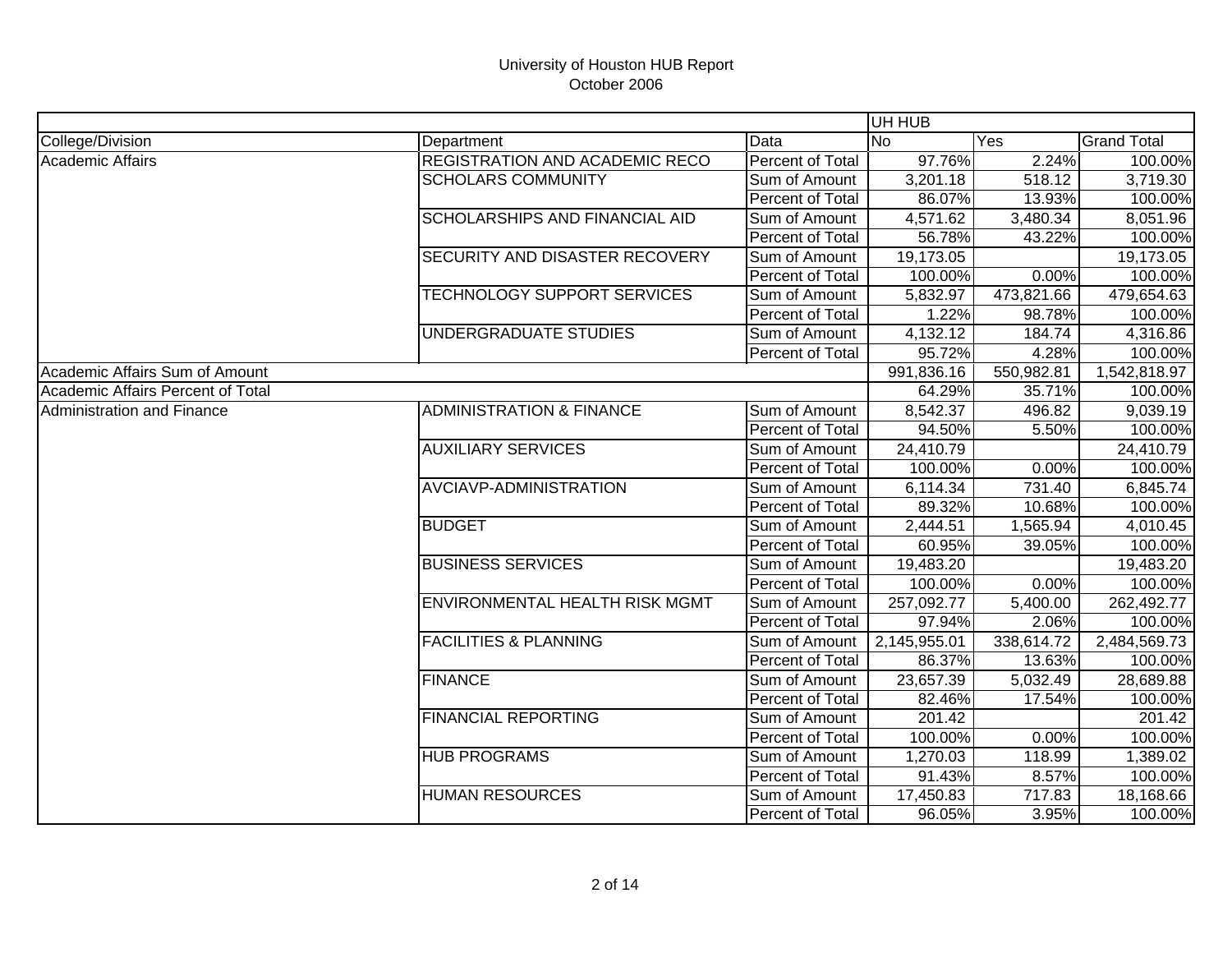|                                             |                                   |                  | UH HUB       |            |                    |
|---------------------------------------------|-----------------------------------|------------------|--------------|------------|--------------------|
| College/Division                            | Department                        | Data             | <b>No</b>    | Yes        | <b>Grand Total</b> |
| <b>Administration and Finance</b>           | <b>INST - PLANT</b>               | Sum of Amount    | 354,048.70   | 100,107.50 | 454,156.20         |
|                                             |                                   | Percent of Total | 77.96%       | 22.04%     | 100.00%            |
|                                             | <b>ONE CARD PROGRAM</b>           | Sum of Amount    | 83,568.02    | 640.11     | 84,208.13          |
|                                             |                                   | Percent of Total | 99.24%       | 0.76%      | 100.00%            |
|                                             | PARKING & TRANSPORTATION          | Sum of Amount    | 170,110.99   | 1,830.49   | 171,941.48         |
|                                             |                                   | Percent of Total | 98.94%       | 1.06%      | 100.00%            |
|                                             | PHY PLANT-ADMINISTRATION          | Sum of Amount    | 85,666.12    | 23,705.04  | 109,371.16         |
|                                             |                                   | Percent of Total | 78.33%       | 21.67%     | 100.00%            |
|                                             | PHY PLANT-AUTOMOTIVE              | Sum of Amount    | 17,813.72    | 3,925.95   | 21,739.67          |
|                                             |                                   | Percent of Total | 81.94%       | 18.06%     | 100.00%            |
|                                             | PHY PLANT-BLDG MAINT              | Sum of Amount    | 69,475.05    | 26,419.81  | 95,894.86          |
|                                             |                                   | Percent of Total | 72.45%       | 27.55%     | 100.00%            |
|                                             | PHY PLANT-CUSTODIAL SVCS          | Sum of Amount    | 2,175.37     |            | 2,175.37           |
|                                             |                                   | Percent of Total | 100.00%      | 0.00%      | 100.00%            |
|                                             | PHY PLANT-GROUNDS MAINT           | Sum of Amount    | 7,062.05     | 410.78     | 7,472.83           |
|                                             |                                   | Percent of Total | 94.50%       | 5.50%      | 100.00%            |
|                                             | PHY PLANT-SOLID WASTE             | Sum of Amount    | 5,142.80     |            | 5,142.80           |
|                                             |                                   | Percent of Total | 100.00%      | 0.00%      | 100.00%            |
|                                             | PHY PLANT-UTILITIES               | Sum of Amount    | 123,736.36   | 1,803.17   | 125,539.53         |
|                                             |                                   | Percent of Total | 98.56%       | 1.44%      | 100.00%            |
|                                             | <b>POLICE</b>                     | Sum of Amount    | 35,697.95    | 11,808.30  | 47,506.25          |
|                                             |                                   | Percent of Total | 75.14%       | 24.86%     | 100.00%            |
|                                             | <b>POSTAL SERVICES</b>            | Sum of Amount    | 17,016.26    | 375.00     | 17,391.26          |
|                                             |                                   | Percent of Total | 97.84%       | 2.16%      | 100.00%            |
|                                             | <b>PRINTING</b>                   | Sum of Amount    | 43,056.29    | 591.01     | 43,647.30          |
|                                             |                                   | Percent of Total | 98.65%       | 1.35%      | 100.00%            |
|                                             | <b>PURCHASED UTILITIES</b>        | Sum of Amount    | 1,337.00     |            | 1,337.00           |
|                                             |                                   | Percent of Total | 100.00%      | 0.00%      | 100.00%            |
|                                             | <b>STUDENT FINANCIAL SERVICES</b> | Sum of Amount    | 25,891.91    | 957.57     | 26,849.48          |
|                                             |                                   | Percent of Total | 96.43%       | 3.57%      | 100.00%            |
| Administration and Finance Sum of Amount    |                                   |                  | 3,548,421.25 | 525,252.92 | 4,073,674.17       |
| Administration and Finance Percent of Total |                                   |                  | 87.11%       | 12.89%     | 100.00%            |
| Architecture                                | <b>DEAN, ARCHITECTURE</b>         | Sum of Amount    | 54,797.13    | 2,238.25   | 57,035.38          |
|                                             |                                   | Percent of Total | 96.08%       | 3.92%      | 100.00%            |
| Architecture Sum of Amount                  |                                   |                  | 54,797.13    | 2,238.25   | 57,035.38          |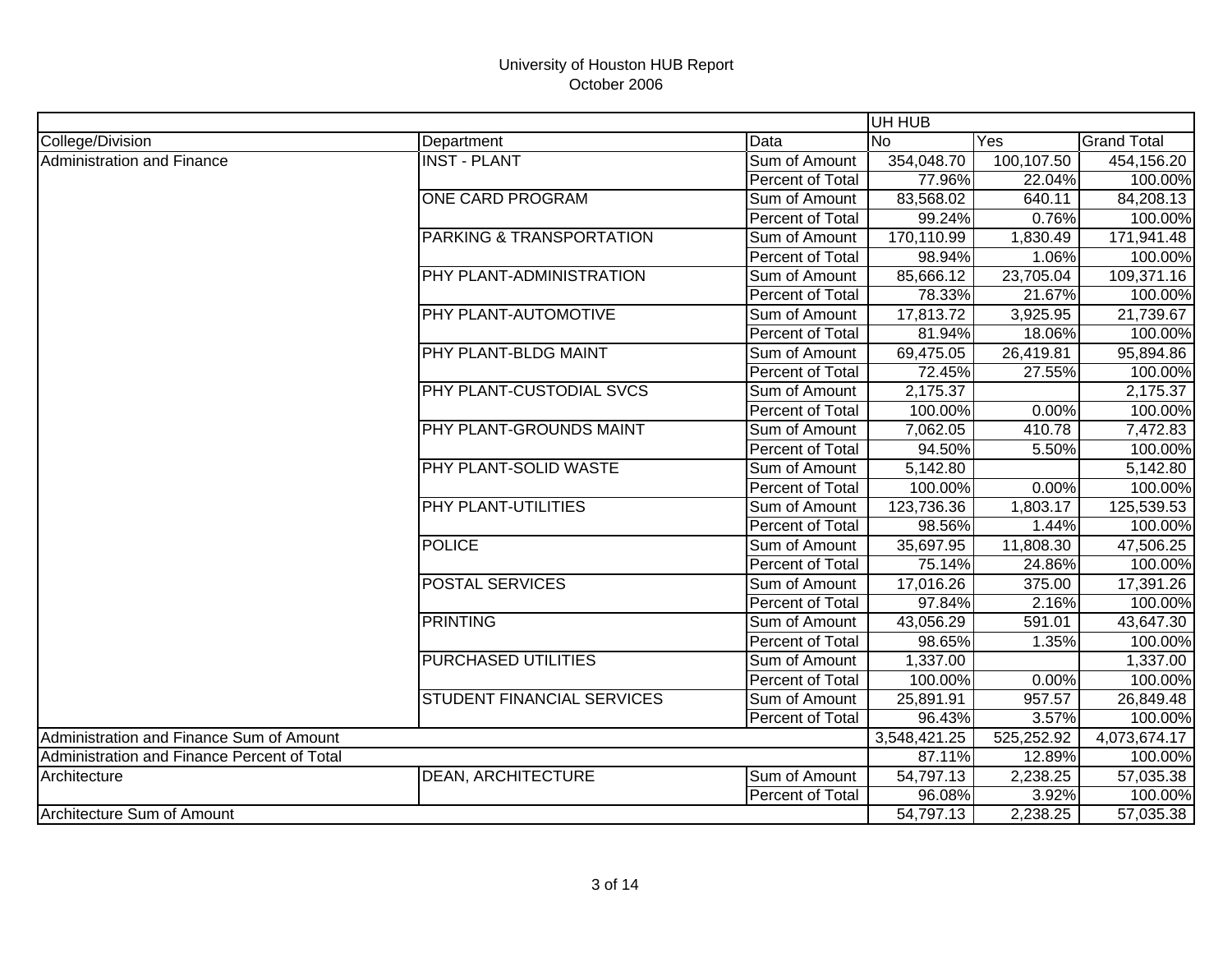|                                   |                                       |                  | UH HUB         |            |                    |
|-----------------------------------|---------------------------------------|------------------|----------------|------------|--------------------|
| College/Division                  | Department                            | Data             | N <sub>o</sub> | Yes        | <b>Grand Total</b> |
| Architecture Percent of Total     |                                       |                  | 96.08%         | 3.92%      | 100.00%            |
| <b>Athletics</b>                  | <b>INTERCOLLEGIATE ATHLETICS</b>      | Sum of Amount    | 347,841.27     | 128,904.15 | 476,745.42         |
|                                   |                                       | Percent of Total | 72.96%         | 27.04%     | 100.00%            |
| Athletics Sum of Amount           |                                       |                  | 347,841.27     | 128,904.15 | 476,745.42         |
| <b>Athletics Percent of Total</b> |                                       |                  | 72.96%         | 27.04%     | 100.00%            |
| <b>Business Administration</b>    | <b>ACCOUNTANCY AND TAXATION</b>       | Sum of Amount    | 5,266.22       | 22,502.04  | 27,768.26          |
|                                   |                                       | Percent of Total | 18.96%         | 81.04%     | 100.00%            |
|                                   | <b>BAUER CAREER SERVICES CTR</b>      | Sum of Amount    | 5,695.59       | 750.90     | 6,446.49           |
|                                   |                                       | Percent of Total | 88.35%         | 11.65%     | 100.00%            |
|                                   | CTR FOR ENTREPRENEURSHIP & INN        | Sum of Amount    | 2,710.70       | 2,061.75   | 4,772.45           |
|                                   |                                       | Percent of Total | 56.80%         | 43.20%     | 100.00%            |
|                                   | CTR FOR EXECUTIVE DEVELOPMENT         | Sum of Amount    | 1,652.94       |            | 1,652.94           |
|                                   |                                       | Percent of Total | 100.00%        | 0.00%      | 100.00%            |
|                                   | DEAN, BUSINESS ADMINISTRATION         | Sum of Amount    | 126,272.05     | 146,434.05 | 272,706.10         |
|                                   |                                       | Percent of Total | 46.30%         | 53.70%     | 100.00%            |
|                                   | <b>DECISION AND INFORMATION SCIEN</b> | Sum of Amount    | 18,778.63      | 957.60     | 19,736.23          |
|                                   |                                       | Percent of Total | 95.15%         | 4.85%      | 100.00%            |
|                                   | <b>EXECUTIVE DEGREE PROGRAMS</b>      | Sum of Amount    | 26,180.34      | (144.10)   | 26,036.24          |
|                                   |                                       | Percent of Total | 100.55%        | $-0.55%$   | 100.00%            |
|                                   | <b>FINANCE</b>                        | Sum of Amount    | 543.98         | 1,022.30   | 1,566.28           |
|                                   |                                       | Percent of Total | 34.73%         | 65.27%     | 100.00%            |
|                                   | <b>GLOBAL ENERGY MGMT INST</b>        | Sum of Amount    | 932.27         | 47.16      | 979.43             |
|                                   |                                       | Percent of Total | 95.18%         | 4.82%      | 100.00%            |
|                                   | <b>INFORMATION SYSTEMS RESEARCH C</b> | Sum of Amount    | 259.00         |            | 259.00             |
|                                   |                                       | Percent of Total | 100.00%        | 0.00%      | 100.00%            |
|                                   | <b>MANAGEMENT</b>                     | Sum of Amount    | 8,467.36       | 404.10     | 8,871.46           |
|                                   |                                       | Percent of Total | 95.44%         | 4.56%      | 100.00%            |
|                                   | <b>MARKETING</b>                      | Sum of Amount    | 5,297.92       | 1,046.38   | 6,344.30           |
|                                   |                                       | Percent of Total | 83.51%         | 16.49%     | 100.00%            |
|                                   | <b>MBA STUDENT SERVICES CENTER</b>    | Sum of Amount    | 5,048.39       | 156.43     | 5,204.82           |
|                                   |                                       | Percent of Total | 96.99%         | 3.01%      | 100.00%            |
|                                   | <b>RESEARCH AND INSTR COMPUTING S</b> | Sum of Amount    | 4,268.17       | 5,801.48   | 10,069.65          |
|                                   |                                       | Percent of Total | 42.39%         | 57.61%     | 100.00%            |
|                                   | <b>SALES EXCELLENCE INSTITUTE</b>     | Sum of Amount    | 25,789.79      | 5,984.03   | 31,773.82          |
|                                   |                                       | Percent of Total | 81.17%         | 18.83%     | 100.00%            |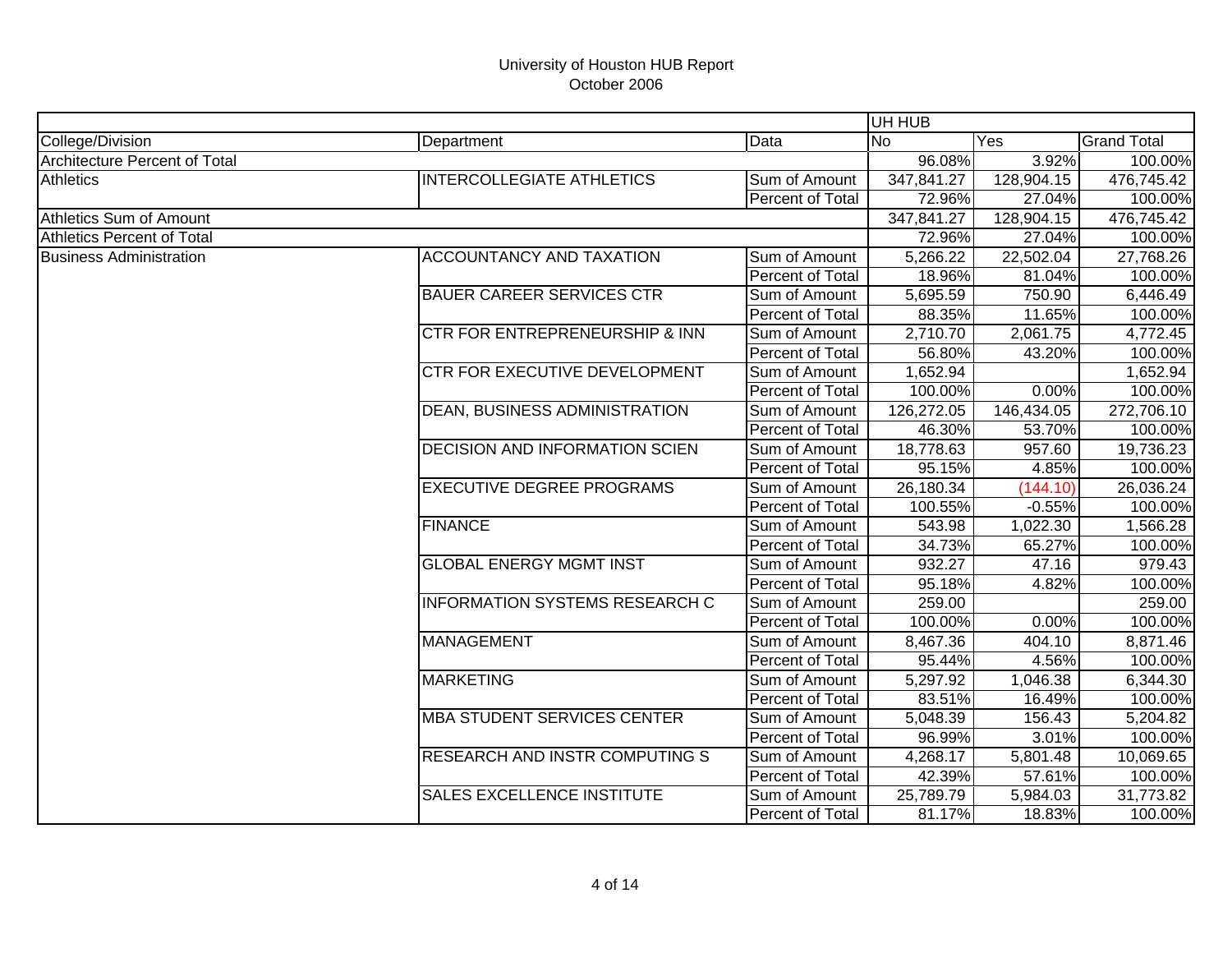|                                                 |                                           |                  | UH HUB                |            |                    |
|-------------------------------------------------|-------------------------------------------|------------------|-----------------------|------------|--------------------|
| College/Division                                | Department                                | Data             | <b>No</b>             | Yes        | <b>Grand Total</b> |
| <b>Business Administration</b>                  | <b>SMALL BUSINESS DEV CENTER</b>          | Sum of Amount    | 9,591.71              | 28,439.26  | 38,030.97          |
|                                                 |                                           | Percent of Total | 25.22%                | 74.78%     | 100.00%            |
|                                                 | UNDERGRAD BUSINESS PROG                   | Sum of Amount    | 1,671.28              | 652.35     | 2,323.63           |
|                                                 |                                           | Percent of Total | 71.93%                | 28.07%     | 100.00%            |
| <b>Business Administration Sum of Amount</b>    |                                           |                  | 248,426.34            | 216,115.73 | 464,542.07         |
| <b>Business Administration Percent of Total</b> |                                           |                  | 53.48%                | 46.52%     | 100.00%            |
| Education                                       | CENTER FOR INFO TECH IN EDUCATION         | Sum of Amount    | 46,215.22             | 7,160.25   | 53,375.47          |
|                                                 |                                           | Percent of Total | 86.59%                | 13.41%     | 100.00%            |
|                                                 | <b>CONSISTENCY MGMT &amp; COOP DISCIP</b> | Sum of Amount    | 27,218.65             | 3,402.23   | 30,620.88          |
|                                                 |                                           | Percent of Total | 88.89%                | 11.11%     | 100.00%            |
|                                                 | <b>CURRICULUM AND INSTRUCTION</b>         | Sum of Amount    | 30,010.25             | 1,991.19   | 32,001.44          |
|                                                 |                                           | Percent of Total | 93.78%                | 6.22%      | 100.00%            |
|                                                 | <b>DEAN, EDUCATION</b>                    | Sum of Amount    | 18,727.63             | 4,906.81   | 23,634.44          |
|                                                 |                                           | Percent of Total | 79.24%                | 20.76%     | 100.00%            |
|                                                 | EDU. LEADERSHIP & CULTURAL STU            | Sum of Amount    | 5,723.51              |            | 5,723.51           |
|                                                 |                                           | Percent of Total | 100.00%               | 0.00%      | 100.00%            |
|                                                 | <b>EDUCATIONAL PSYCHOLOGY</b>             | Sum of Amount    | 11,347.37             | 2,249.97   | 13,597.34          |
|                                                 |                                           | Percent of Total | 83.45%                | 16.55%     | 100.00%            |
|                                                 | HEALTH AND HUMAN PERFORMANCE              | Sum of Amount    | 30,668.68             | 2,253.57   | 32,922.25          |
|                                                 |                                           | Percent of Total | 93.15%                | 6.85%      | 100.00%            |
|                                                 | HUMAN DEVELOPMENT LAB                     | Sum of Amount    | 6,303.75              |            | 6,303.75           |
|                                                 |                                           | Percent of Total | 100.00%               | 0.00%      | 100.00%            |
|                                                 | INSTITUTE FOR URBAN EDUCATION             | Sum of Amount    | 24,247.57             | 872.13     | 25,119.70          |
|                                                 |                                           | Percent of Total | 96.53%                | 3.47%      | 100.00%            |
|                                                 | TEACHER EDUCATION AND CERTIFIC            | Sum of Amount    | $\overline{1,}421.50$ | 758.80     | 2,180.30           |
|                                                 |                                           | Percent of Total | 65.20%                | 34.80%     | 100.00%            |
| <b>Education Sum of Amount</b>                  |                                           |                  | 201,884.13            | 23,594.95  | 225,479.08         |
| <b>Education Percent of Total</b>               |                                           |                  | 89.54%                | 10.46%     | 100.00%            |
| Engineering                                     | <b>CHEMICAL ENGINEERING</b>               | Sum of Amount    | 44,255.10             | 494.14     | 44,749.24          |
|                                                 |                                           | Percent of Total | 98.90%                | 1.10%      | 100.00%            |
|                                                 | <b>CIVIL ENGINEERING</b>                  | Sum of Amount    | 22,257.96             | 3,332.80   | 25,590.76          |
|                                                 |                                           | Percent of Total | 86.98%                | 13.02%     | 100.00%            |
|                                                 | <b>COMPOSITE ENGR APPLICATIONS CT</b>     | Sum of Amount    | 450.64                | 77.03      | 527.67             |
|                                                 |                                           | Percent of Total | 85.40%                | 14.60%     | 100.00%            |
|                                                 | <b>COOPERATIVE ENGINEERING</b>            | Sum of Amount    |                       | 68.09      | 68.09              |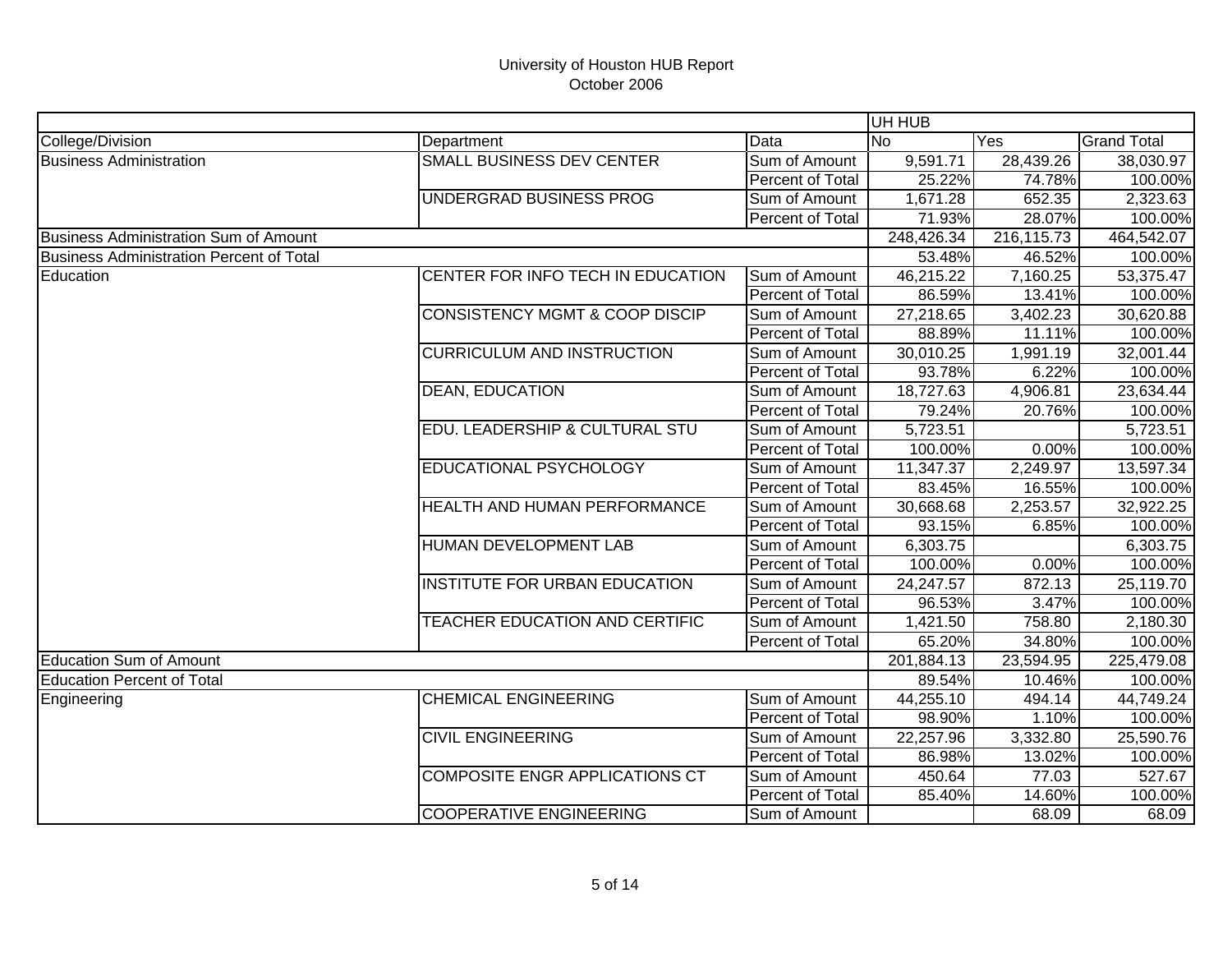|                                               |                                                  |                         | UH HUB     |                  |                    |
|-----------------------------------------------|--------------------------------------------------|-------------------------|------------|------------------|--------------------|
| College/Division                              | Department                                       | Data                    | <b>No</b>  | Yes              | <b>Grand Total</b> |
| Engineering                                   | <b>COOPERATIVE ENGINEERING</b>                   | <b>Percent of Total</b> | 0.00%      | 100.00%          | 100.00%            |
|                                               | <b>CTR FOR INNOVATIVE GROUTING</b>               | Sum of Amount           | 10,222.51  |                  | 10,222.51          |
|                                               |                                                  | Percent of Total        | 100.00%    | 0.00%            | 100.00%            |
|                                               | <b>DEAN, ENGINEERING</b>                         | Sum of Amount           | 27,596.87  | 4,864.93         | 32,461.80          |
|                                               |                                                  | <b>Percent of Total</b> | 85.01%     | 14.99%           | 100.00%            |
|                                               | <b>ELECTRICAL ENGINEERING</b>                    | Sum of Amount           | 79,036.98  | 2,024.68         | 81,061.66          |
|                                               |                                                  | Percent of Total        | 97.50%     | 2.50%            | 100.00%            |
|                                               | <b>ENGINEERING SERVICES</b>                      | Sum of Amount           | 4,047.92   |                  | 4,047.92           |
|                                               |                                                  | Percent of Total        | 100.00%    | 0.00%            | 100.00%            |
|                                               | <b>INDUSTRIAL ENGINEERING</b>                    | Sum of Amount           | 5,090.14   | 684.62           | 5,774.76           |
|                                               |                                                  | Percent of Total        | 88.14%     | 11.86%           | 100.00%            |
|                                               | <b>MECHANICAL ENGINEERING</b>                    | Sum of Amount           | 75,116.73  | 1,207.32         | 76,324.05          |
|                                               |                                                  | Percent of Total        | 98.42%     | 1.58%            | 100.00%            |
|                                               | NANOSYSTEM MANUFACTURING CTR                     | Sum of Amount           | 270.47     |                  | 270.47             |
|                                               |                                                  | Percent of Total        | 100.00%    | 0.00%            | 100.00%            |
|                                               | SW PUBLIC TECHNOLOGY CENTER                      | Sum of Amount           | 539.82     |                  | 539.82             |
|                                               |                                                  | Percent of Total        | 100.00%    | 0.00%            | 100.00%            |
| Engineering Sum of Amount                     |                                                  |                         | 268,885.14 | 12,753.61        | 281,638.75         |
| Engineering Percent of Total                  |                                                  |                         | 95.47%     | 4.53%            | 100.00%            |
| <b>Graduate College of Social Work</b>        | <b>ADMISSIONS</b>                                | Sum of Amount           |            | 287.73           | 287.73             |
|                                               |                                                  | Percent of Total        | 0.00%      | 100.00%          | 100.00%            |
|                                               | <b>ALUMNI &amp; CAREER SERVICES</b>              | Sum of Amount           | 300.00     |                  | 300.00             |
|                                               |                                                  | Percent of Total        | 100.00%    | 0.00%            | 100.00%            |
|                                               | <b>AMERICAN HUMANICS</b>                         | Sum of Amount           |            | 78.27            | 78.27              |
|                                               |                                                  | Percent of Total        | 0.00%      | 100.00%          | 100.00%            |
|                                               | <b>DEAN, SOCIAL WORK</b>                         | Sum of Amount           | 4,849.02   | 1,498.64         | 6,347.66           |
|                                               |                                                  | Percent of Total        | 76.39%     | 23.61%           | 100.00%            |
|                                               | <b>FIELD OFFICE</b>                              | Sum of Amount           |            | 48.77            | 48.77              |
|                                               |                                                  | Percent of Total        | 0.00%      | 100.00%          | 100.00%            |
|                                               | <b>OCP</b>                                       | Sum of Amount           | 19,340.71  | 4,948.15         | 24,288.86          |
|                                               |                                                  | Percent of Total        | 79.63%     | 20.37%           | 100.00%            |
|                                               | <b>ODSPR</b>                                     | Sum of Amount           | 2,629.75   | 622.39           | 3,252.14           |
|                                               |                                                  | Percent of Total        | 80.86%     | 19.14%           | 100.00%            |
| Graduate College of Social Work Sum of Amount |                                                  |                         | 27,119.48  | 7,483.95         | 34,603.43          |
|                                               | Graduate College of Social Work Percent of Total |                         |            | 78.37%<br>21.63% | 100.00%            |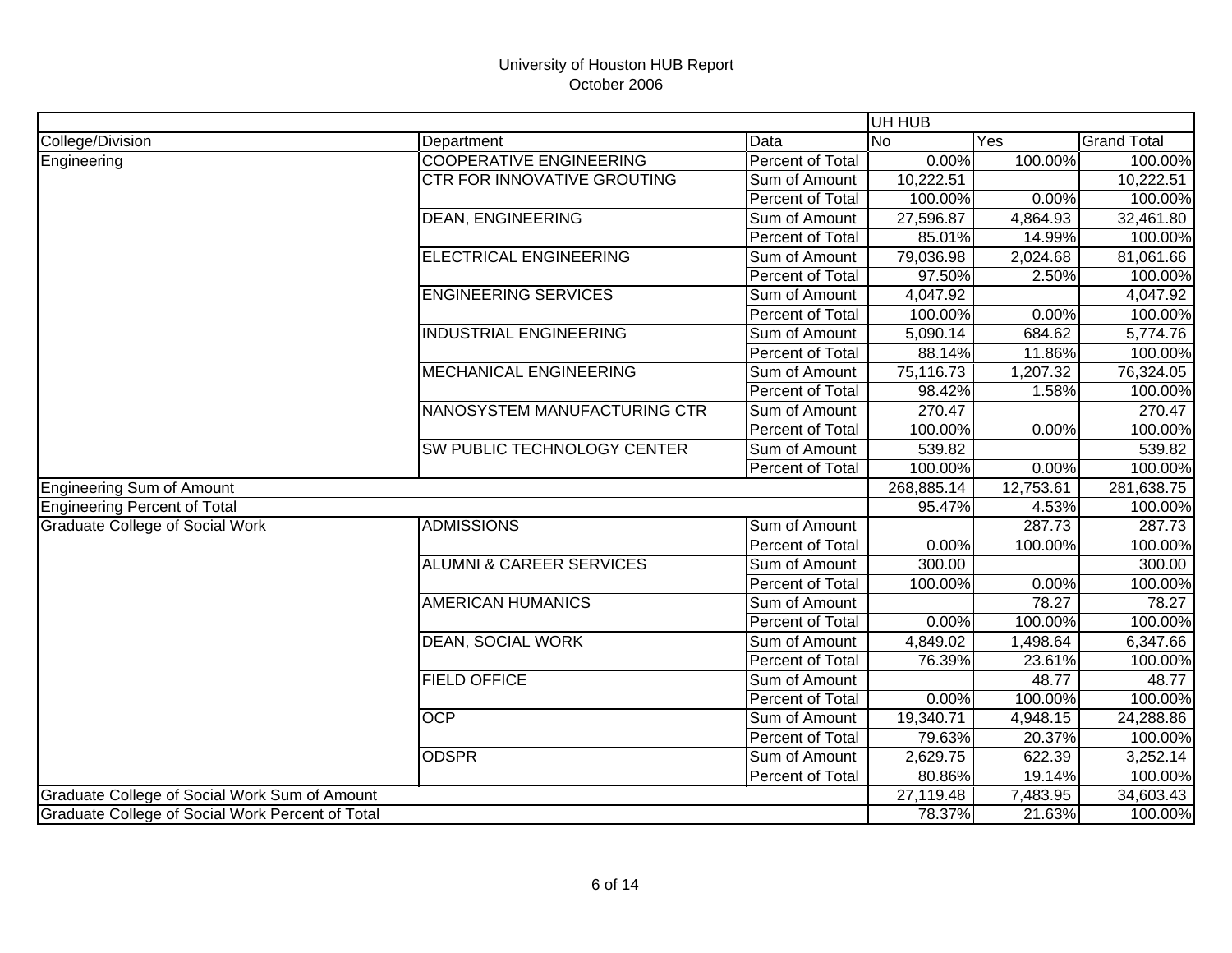|                                                  |                                   |                  | UH HUB    |                          |                    |
|--------------------------------------------------|-----------------------------------|------------------|-----------|--------------------------|--------------------|
| College/Division                                 | Department                        | Data             | <b>No</b> | Yes                      | <b>Grand Total</b> |
| Honors College                                   | <b>DEAN, HONORS COLLEGE</b>       | Sum of Amount    | 8,843.43  | 1,113.45                 | 9,956.88           |
|                                                  |                                   | Percent of Total | 88.82%    | 11.18%                   | 100.00%            |
|                                                  | <b>HOUSTON TEACHERS INSTITUTE</b> | Sum of Amount    | 387.07    | 621.69                   | 1,008.76           |
|                                                  |                                   | Percent of Total | 38.37%    | 61.63%                   | 100.00%            |
| Honors College Sum of Amount                     |                                   |                  | 9,230.50  | 1,735.14                 | 10,965.64          |
| Honors College Percent of Total                  |                                   |                  | 84.18%    | 15.82%                   | 100.00%            |
| Hotel and Restaurant Management                  | DEAN, HOTEL & RESTAURANT MANAG    | Sum of Amount    | 5,739.17  |                          | 5,739.17           |
|                                                  |                                   | Percent of Total | 100.00%   | 0.00%                    | 100.00%            |
|                                                  | HOTEL AND RESTAURANT MANAGEMEN    | Sum of Amount    | 75,791.65 | 3,737.87                 | 79,529.52          |
|                                                  |                                   | Percent of Total | 95.30%    | 4.70%                    | 100.00%            |
| Hotel and Restaurant Management Sum of Amount    |                                   |                  | 81,530.82 | 3,737.87                 | 85,268.69          |
| Hotel and Restaurant Management Percent of Total |                                   |                  | 95.62%    | 4.38%                    | 100.00%            |
| Law Center                                       | DEAN, LAW                         | Sum of Amount    | 73,271.61 | 22,434.02                | 95,705.63          |
|                                                  |                                   | Percent of Total | 76.56%    | 23.44%                   | 100.00%            |
|                                                  | LAW INFORMATION TECHNOLOGY        | Sum of Amount    | 7,215.21  | 2,690.56                 | 9,905.77           |
|                                                  |                                   | Percent of Total | 72.84%    | 27.16%                   | 100.00%            |
|                                                  | <b>LAW LIBRARY</b>                | Sum of Amount    | 4,736.80  | 2,171.58                 | 6,908.38           |
|                                                  |                                   | Percent of Total | 68.57%    | 31.43%                   | 100.00%            |
| Law Center Sum of Amount                         |                                   |                  | 85,223.62 | $\overline{27}$ , 296.16 | 112,519.78         |
| Law Center Percent of Total                      |                                   |                  | 75.74%    | 24.26%                   | 100.00%            |
| <b>Liberal Arts and Social Sciences</b>          | <b>AEROSPACE STUDIES</b>          | Sum of Amount    | 1,214.12  | 985.81                   | 2,199.93           |
|                                                  |                                   | Percent of Total | 55.19%    | 44.81%                   | 100.00%            |
|                                                  | AFRICAN-AMERICAN STUDIES          | Sum of Amount    | 2,871.37  | 2,385.35                 | 5,256.72           |
|                                                  |                                   | Percent of Total | 54.62%    | 45.38%                   | 100.00%            |
|                                                  | <b>ANTHROPOLOGY</b>               | Sum of Amount    | 26.06     |                          | 26.06              |
|                                                  |                                   | Percent of Total | 100.00%   | 0.00%                    | 100.00%            |
|                                                  | <b>ART</b>                        | Sum of Amount    | 10,698.10 | 1,025.13                 | 11,723.23          |
|                                                  |                                   | Percent of Total | 91.26%    | 8.74%                    | 100.00%            |
|                                                  | <b>ARTE PUBLICO</b>               | Sum of Amount    | 63,698.54 | 960.13                   | 64,658.67          |
|                                                  |                                   | Percent of Total | 98.52%    | 1.48%                    | 100.00%            |
|                                                  | <b>BAND</b>                       | Sum of Amount    | 49,189.17 |                          | 49,189.17          |
|                                                  |                                   | Percent of Total | 100.00%   | 0.00%                    | 100.00%            |
|                                                  | <b>BLAFFER GALLERY</b>            | Sum of Amount    | 49,139.10 | 3,477.97                 | 52,617.07          |
|                                                  |                                   | Percent of Total | 93.39%    | 6.61%                    | 100.00%            |
|                                                  | CENTER FOR PUBLIC POLICY          | Sum of Amount    | 382.14    | 604.58                   | 986.72             |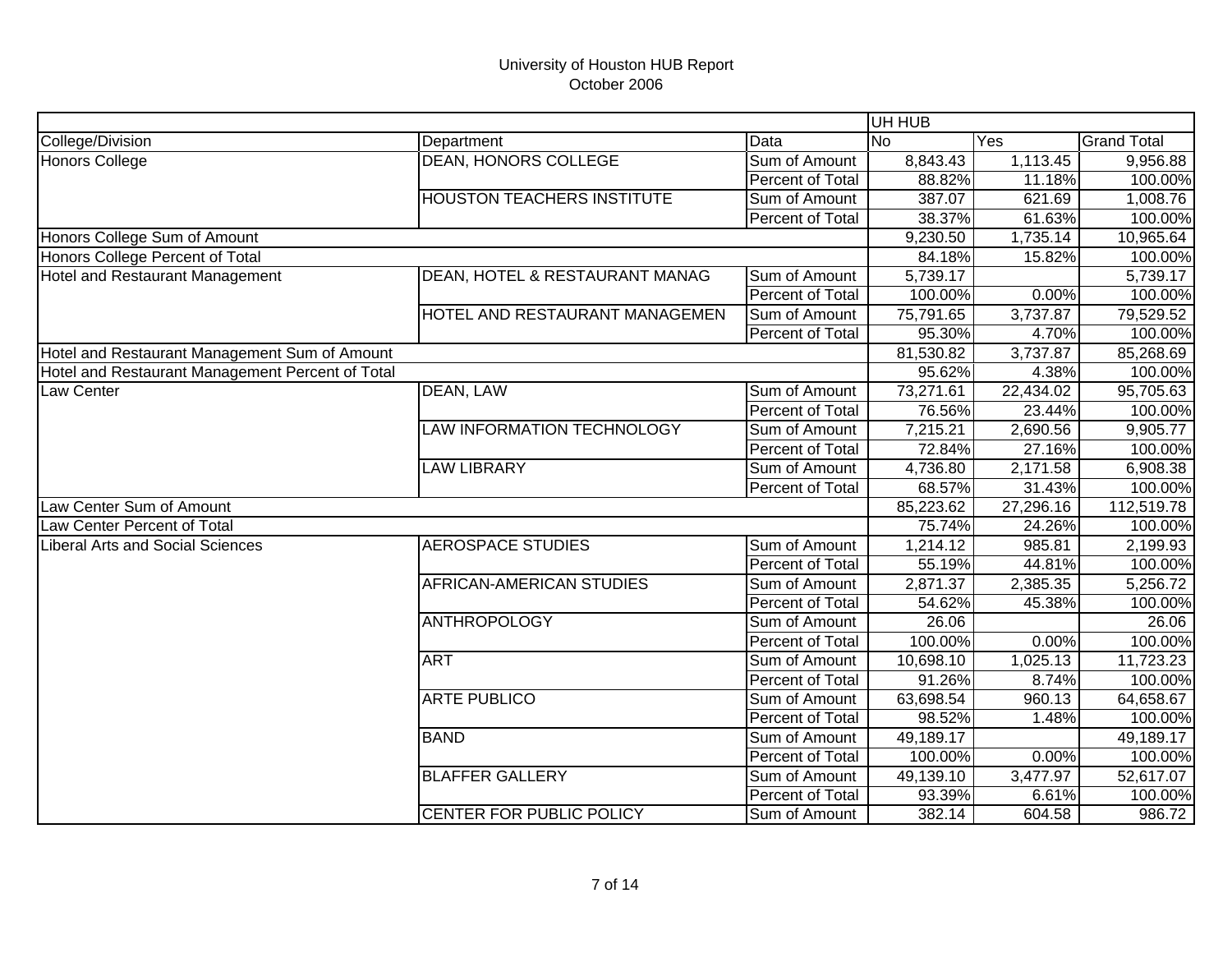|                                         |                                 |                  | UH HUB    |          |                    |
|-----------------------------------------|---------------------------------|------------------|-----------|----------|--------------------|
| College/Division                        | Department                      | Data             | <b>No</b> | Yes      | <b>Grand Total</b> |
| <b>Liberal Arts and Social Sciences</b> | CENTER FOR PUBLIC POLICY        | Percent of Total | 38.73%    | 61.27%   | 100.00%            |
|                                         | <b>COMMUNICATION</b>            | Sum of Amount    | 21,528.87 | 726.33   | 22,255.20          |
|                                         |                                 | Percent of Total | 96.74%    | 3.26%    | 100.00%            |
|                                         | <b>COMMUNICATIONS DISORDERS</b> | Sum of Amount    | 2,357.66  | 111.10   | 2,468.76           |
|                                         |                                 | Percent of Total | 95.50%    | 4.50%    | 100.00%            |
|                                         | DEAN, LIBERAL ARTS & SOC SCI    | Sum of Amount    | 18,982.35 | 1,385.97 | 20,368.32          |
|                                         |                                 | Percent of Total | 93.20%    | 6.80%    | 100.00%            |
|                                         | <b>ECONOMICS</b>                | Sum of Amount    | 4,587.74  | 770.40   | 5,358.14           |
|                                         |                                 | Percent of Total | 85.62%    | 14.38%   | 100.00%            |
|                                         | <b>ENGLISH</b>                  | Sum of Amount    | 22,685.20 | 3,795.63 | 26,480.83          |
|                                         |                                 | Percent of Total | 85.67%    | 14.33%   | 100.00%            |
|                                         | <b>HISTORY</b>                  | Sum of Amount    | 10,023.77 | 225.32   | 10,249.09          |
|                                         |                                 | Percent of Total | 97.80%    | 2.20%    | 100.00%            |
|                                         | <b>MEXICAN-AMERICAN STUDIES</b> | Sum of Amount    | 7,192.83  | (188.68) | 7,004.15           |
|                                         |                                 | Percent of Total | 102.69%   | $-2.69%$ | 100.00%            |
|                                         | <b>MILITARY SCIENCE</b>         | Sum of Amount    | 4,909.86  |          | 4,909.86           |
|                                         |                                 | Percent of Total | 100.00%   | 0.00%    | 100.00%            |
|                                         | MODERN AND CLASSICAL LANGUAGES  | Sum of Amount    | 22,465.55 | 2,452.67 | 24,918.22          |
|                                         |                                 | Percent of Total | 90.16%    | 9.84%    | 100.00%            |
|                                         | <b>MUSIC</b>                    | Sum of Amount    | 33,962.61 | 3,027.82 | 36,990.43          |
|                                         |                                 | Percent of Total | 91.81%    | 8.19%    | 100.00%            |
|                                         | <b>PHILOSOPHY</b>               | Sum of Amount    | 2,409.02  |          | 2,409.02           |
|                                         |                                 | Percent of Total | 100.00%   | 0.00%    | 100.00%            |
|                                         | POLITICAL SCIENCE               | Sum of Amount    | 32,825.22 | 4,253.12 | 37,078.34          |
|                                         |                                 | Percent of Total | 88.53%    | 11.47%   | 100.00%            |
|                                         | <b>PSYCHOLOGY</b>               | Sum of Amount    | 30,719.70 | 4,223.23 | 34,942.93          |
|                                         |                                 | Percent of Total | 87.91%    | 12.09%   | 100.00%            |
|                                         | <b>RELIGIOUS STUDIES</b>        | Sum of Amount    |           | 167.92   | 167.92             |
|                                         |                                 | Percent of Total | 0.00%     | 100.00%  | 100.00%            |
|                                         | <b>SOCIOLOGY</b>                | Sum of Amount    |           | 2,145.74 | 2,145.74           |
|                                         |                                 | Percent of Total | 0.00%     | 100.00%  | 100.00%            |
|                                         | <b>THEATRE</b>                  | Sum of Amount    | 14,966.03 | 426.29   | 15,392.32          |
|                                         |                                 | Percent of Total | 97.23%    | 2.77%    | 100.00%            |
|                                         | <b>WOMEN'S STUDIES PROGRAM</b>  | Sum of Amount    | 830.26    | 67.53    | 897.79             |
|                                         |                                 | Percent of Total | 92.48%    | 7.52%    | 100.00%            |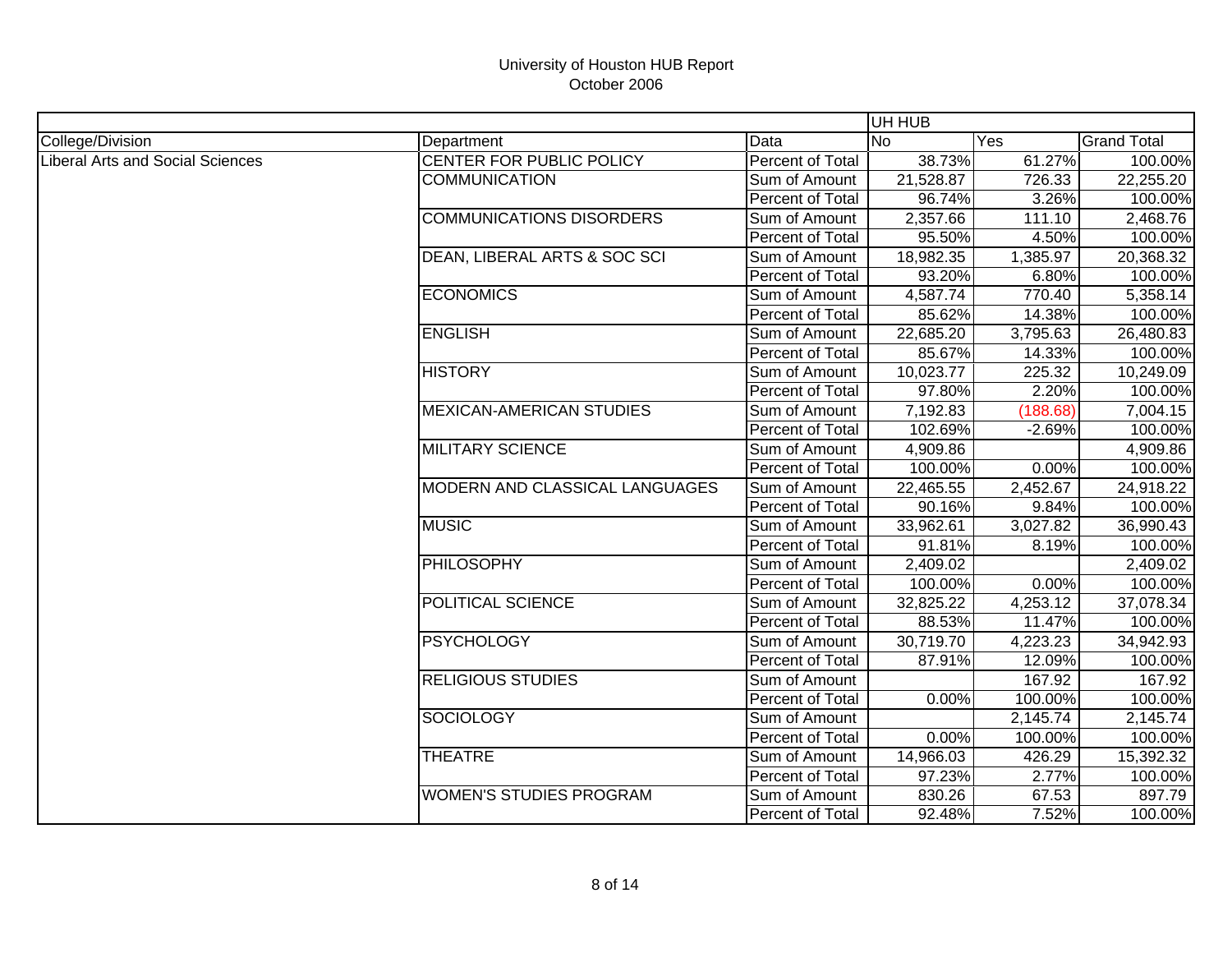|                                                   |                                           |                         | UH HUB     |                          |                    |
|---------------------------------------------------|-------------------------------------------|-------------------------|------------|--------------------------|--------------------|
| College/Division                                  | Department                                | Data                    | <b>No</b>  | Yes                      | <b>Grand Total</b> |
| <b>Liberal Arts and Social Sciences</b>           | <b>WRITING CENTER</b>                     | Sum of Amount           | 3,113.63   | 819.15                   | 3,932.78           |
|                                                   |                                           | Percent of Total        | 79.17%     | 20.83%                   | 100.00%            |
| Liberal Arts and Social Sciences Sum of Amount    |                                           |                         | 410,778.90 | 33,848.51                | 444,627.41         |
| Liberal Arts and Social Sciences Percent of Total |                                           |                         | 92.39%     | 7.61%                    | 100.00%            |
| Library                                           | UNIVERSITY LIBRARIES                      | Sum of Amount           | 326,649.63 | 46,972.04                | 373,621.67         |
|                                                   |                                           | Percent of Total        | 87.43%     | 12.57%                   | 100.00%            |
| Library Sum of Amount                             |                                           |                         | 326,649.63 | 46,972.04                | 373,621.67         |
| <b>Library Percent of Total</b>                   |                                           |                         | 87.43%     | 12.57%                   | 100.00%            |
| Natural Science and Mathematics                   | <b>BIOCHEM &amp; BIOPHYS SCIENCE-OLD</b>  | Sum of Amount           | 202.32     |                          | 202.32             |
|                                                   |                                           | Percent of Total        | 100.00%    | 0.00%                    | 100.00%            |
|                                                   | <b>BIOLOGY &amp; BIOCHEMISTRY</b>         | Sum of Amount           | 78,794.62  | 3,858.28                 | 82,652.90          |
|                                                   |                                           | Percent of Total        | 95.33%     | 4.67%                    | 100.00%            |
|                                                   | <b>CAGE INSTITUTE</b>                     | Sum of Amount           |            | 49.35                    | 49.35              |
|                                                   |                                           | Percent of Total        | 0.00%      | 100.00%                  | 100.00%            |
|                                                   | <b>CHEMISTRY</b>                          | Sum of Amount           | 199,569.00 | 4,545.36                 | 204,114.36         |
|                                                   |                                           | Percent of Total        | 97.77%     | 2.23%                    | 100.00%            |
|                                                   | <b>COMPUTER SCIENCE</b>                   | Sum of Amount           | 11,763.57  | 8,526.41                 | 20,289.98          |
|                                                   |                                           | Percent of Total        | 57.98%     | 42.02%                   | 100.00%            |
|                                                   | DEAN, NATURAL SCIENCE & MATHE             | Sum of Amount           | 32,606.44  | 732.85                   | 33,339.29          |
|                                                   |                                           | Percent of Total        | 97.80%     | 2.20%                    | 100.00%            |
|                                                   | <b>GEOLOGY</b>                            | Sum of Amount           | 58,000.20  | 3,035.46                 | 61,035.66          |
|                                                   |                                           | Percent of Total        | 95.03%     | 4.97%                    | 100.00%            |
|                                                   | <b>IMAQS</b>                              | Sum of Amount           | 8,804.53   | 2,231.29                 | 11,035.82          |
|                                                   |                                           | Percent of Total        | 79.78%     | 20.22%                   | 100.00%            |
|                                                   | <b>INST FOR THEORETICAL &amp; ENG SCI</b> | Sum of Amount           | 533.30     |                          | 533.30             |
|                                                   |                                           | Percent of Total        | 100.00%    | 0.00%                    | 100.00%            |
|                                                   | <b>MATHEMATICS</b>                        | Sum of Amount           | 77,303.72  | 3,241.10                 | 80,544.82          |
|                                                   |                                           | Percent of Total        | 95.98%     | 4.02%                    | 100.00%            |
|                                                   | <b>PHYSICS</b>                            | Sum of Amount           | 23,628.76  | 9,926.45                 | 33,555.21          |
|                                                   |                                           | <b>Percent of Total</b> | 70.42%     | 29.58%                   | 100.00%            |
| Natural Science and Mathematics Sum of Amount     |                                           |                         | 491,206.46 | $\overline{36}$ , 146.55 | 527,353.01         |
| Natural Science and Mathematics Percent of Total  |                                           |                         | 93.15%     | 6.85%                    | 100.00%            |
| Optometry                                         | <b>DEAN, OPTOMETRY</b>                    | Sum of Amount           | 158,673.55 | 7,435.11                 | 166,108.66         |
|                                                   |                                           | <b>Percent of Total</b> | 95.52%     | 4.48%                    | 100.00%            |
|                                                   | <b>OPT VISION SCIENCES</b>                | Sum of Amount           | 52,739.06  | 2,582.40                 | 55,321.46          |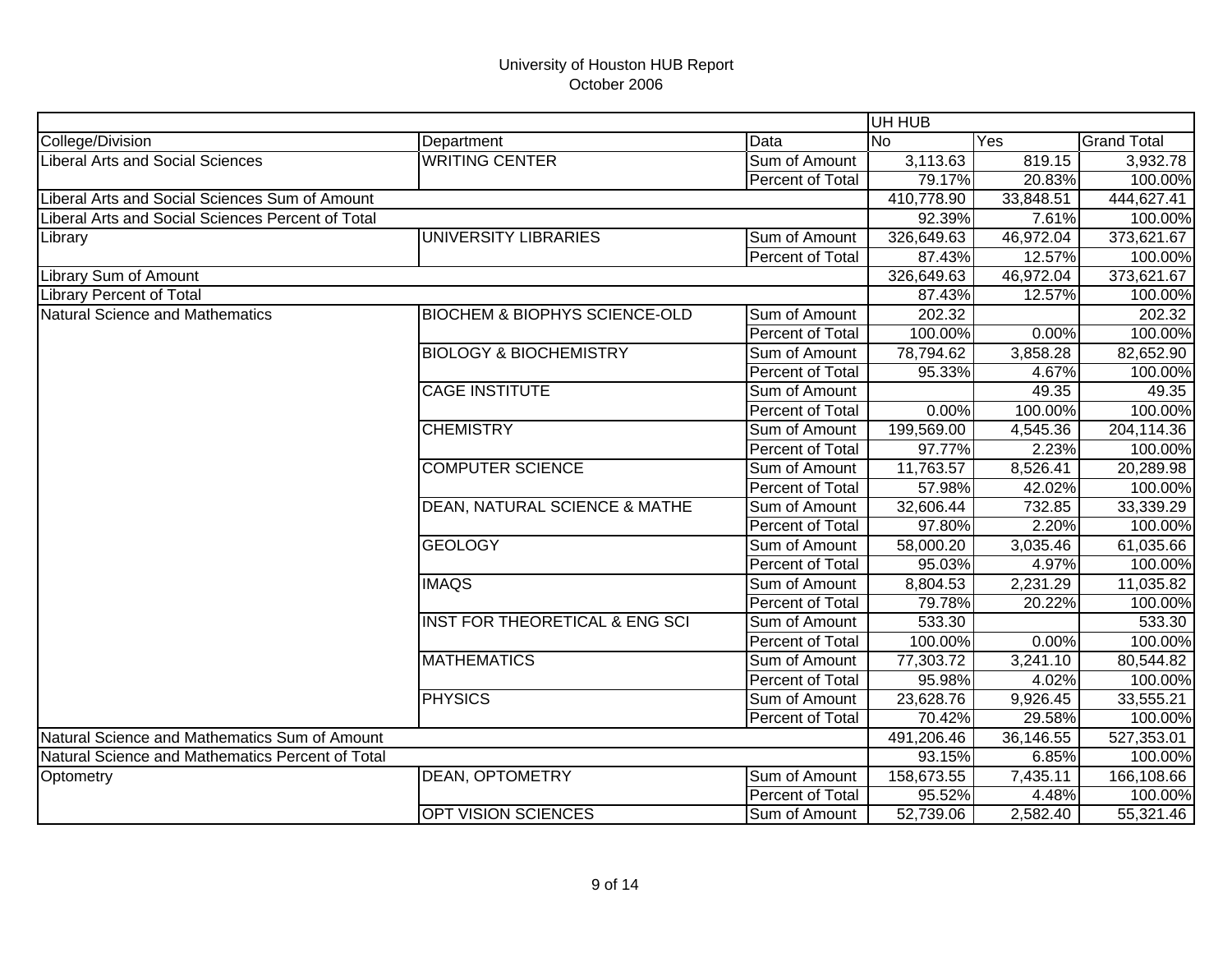|                                   |                                           |                         | UH HUB         |           |                    |
|-----------------------------------|-------------------------------------------|-------------------------|----------------|-----------|--------------------|
| College/Division                  | Department                                | Data                    | N <sub>0</sub> | Yes       | <b>Grand Total</b> |
| Optometry                         | OPT VISION SCIENCES                       | <b>Percent of Total</b> | 95.33%         | 4.67%     | 100.00%            |
|                                   | <b>OPTOMETRY CLINIC</b>                   | Sum of Amount           | 42,267.14      | 1,069.02  | 43,336.16          |
|                                   |                                           | Percent of Total        | 97.53%         | 2.47%     | 100.00%            |
| Optometry Sum of Amount           |                                           |                         | 253,679.75     | 11,086.53 | 264,766.28         |
| Optometry Percent of Total        |                                           |                         | 95.81%         | 4.19%     | 100.00%            |
| Pharmacy                          | <b>CLINICAL PHARMACY &amp; ADMINISTRA</b> | Sum of Amount           | 9,457.96       | 3,380.93  | 12,838.89          |
|                                   |                                           | Percent of Total        | 73.67%         | 26.33%    | 100.00%            |
|                                   | <b>DEAN, PHARMACY</b>                     | Sum of Amount           | 135,725.23     | 9,923.73  | 145,648.96         |
|                                   |                                           | Percent of Total        | 93.19%         | 6.81%     | 100.00%            |
|                                   | INSTITUTE FOR DRUG EDUCATION              | Sum of Amount           | 3,144.92       |           | 3,144.92           |
|                                   |                                           | Percent of Total        | 100.00%        | 0.00%     | 100.00%            |
|                                   | PHARMACOLOGICAL & PHARMACEUTIC            | Sum of Amount           | 43,264.05      | 940.09    | 44,204.14          |
|                                   |                                           | Percent of Total        | 97.87%         | 2.13%     | 100.00%            |
| Pharmacy Sum of Amount            |                                           |                         | 191,592.16     | 14,244.75 | 205,836.91         |
| Pharmacy Percent of Total         |                                           |                         | 93.08%         | 6.92%     | 100.00%            |
| President                         | <b>AFFIRMATIVE ACTION</b>                 | Sum of Amount           | 3,133.51       | 174.16    | 3,307.67           |
|                                   |                                           | Percent of Total        | 94.73%         | 5.27%     | 100.00%            |
|                                   | OFFICE OF SPECIAL EVENTS                  | Sum of Amount           | 56,952.62      | 10,232.80 | 67,185.42          |
|                                   |                                           | Percent of Total        | 84.77%         | 15.23%    | 100.00%            |
|                                   | <b>PRESIDENT</b>                          | Sum of Amount           | 16,049.12      | 732.91    | 16,782.03          |
|                                   |                                           | Percent of Total        | 95.63%         | 4.37%     | 100.00%            |
|                                   | <b>STAFF COUNCIL</b>                      | Sum of Amount           | 3,255.72       | 654.08    | 3,909.80           |
|                                   |                                           | Percent of Total        | 83.27%         | 16.73%    | 100.00%            |
| <b>President Sum of Amount</b>    |                                           |                         | 79,390.97      | 11,793.95 | 91,184.92          |
| <b>President Percent of Total</b> |                                           |                         | 87.07%         | 12.93%    | 100.00%            |
| Research                          | <b>ANIMAL CARE OPERATIONS</b>             | Sum of Amount           | 16,422.39      | 3,401.21  | 19,823.60          |
|                                   |                                           | Percent of Total        | 82.84%         | 17.16%    | 100.00%            |
|                                   | <b>CENTER FOR ADVANCED MATERIALS</b>      | Sum of Amount           | 20,473.65      |           | 20,473.65          |
|                                   |                                           | Percent of Total        | 100.00%        | 0.00%     | 100.00%            |
|                                   | <b>CMC</b>                                | Sum of Amount           | 10,521.08      | 22.52     | 10,543.60          |
|                                   |                                           | Percent of Total        | 99.79%         | 0.21%     | 100.00%            |
|                                   | ENVIRONMENTAL INSTIT-HOUSTON              | Sum of Amount           | 4,090.65       |           | 4,090.65           |
|                                   |                                           | Percent of Total        | 100.00%        | 0.00%     | 100.00%            |
|                                   | <b>GRANTS AND CONTRACTS</b>               | Sum of Amount           | 13,908.95      | 375.91    | 14,284.86          |
|                                   |                                           | Percent of Total        | 97.37%         | 2.63%     | 100.00%            |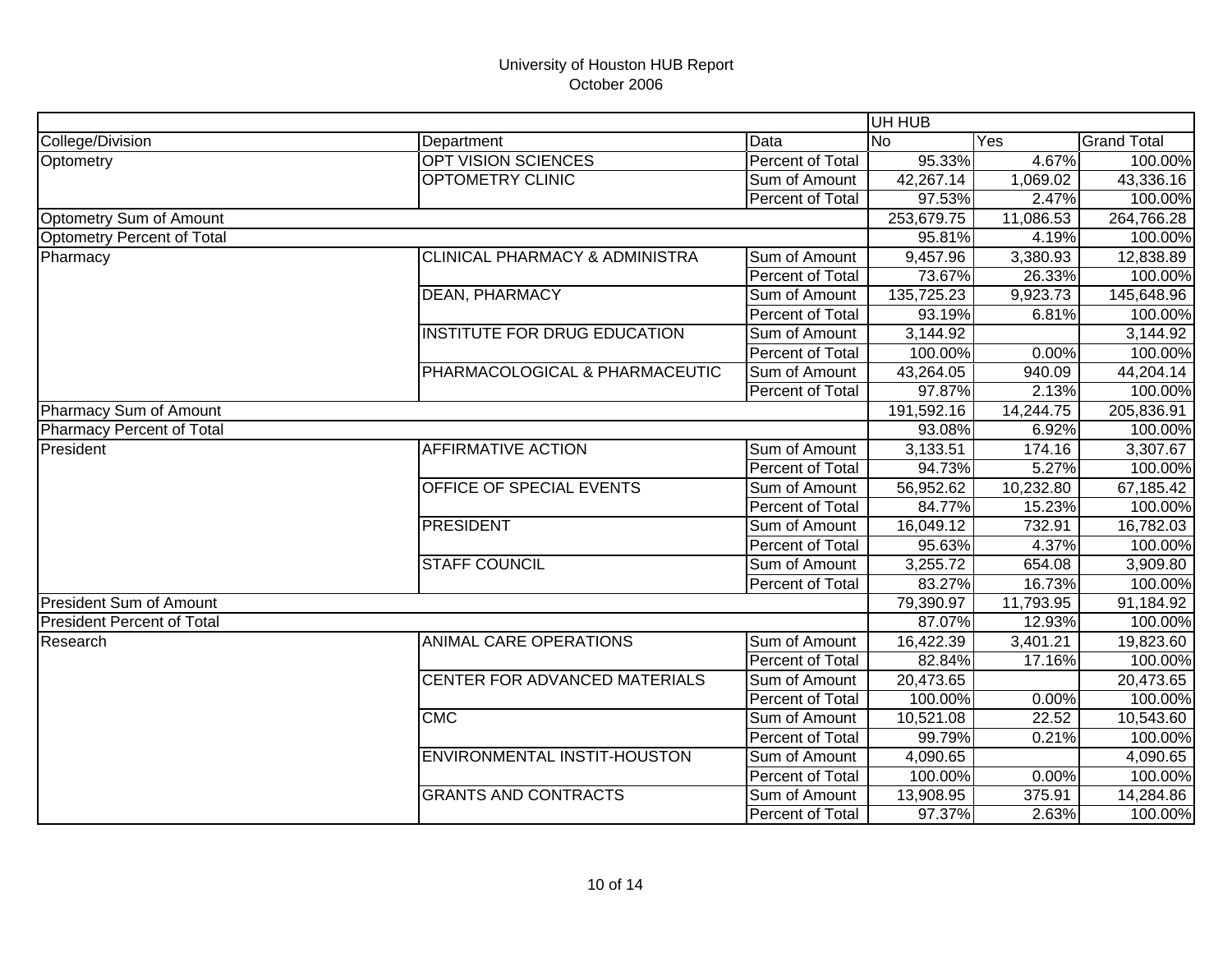|                                  |                                          |                  | UH HUB     |           |                    |
|----------------------------------|------------------------------------------|------------------|------------|-----------|--------------------|
| College/Division                 | Department                               | Data             | <b>No</b>  | Yes       | <b>Grand Total</b> |
| Research                         | <b>INSTITUTE FOR MOLECULAR DESIGN</b>    | Sum of Amount    | 2,632.59   |           | 2,632.59           |
|                                  |                                          | Percent of Total | 100.00%    | 0.00%     | 100.00%            |
|                                  | <b>OFFICE OF TECHNOLOGY MANAGEMEN</b>    | Sum of Amount    | 23,644.68  |           | 23,644.68          |
|                                  |                                          | Percent of Total | 100.00%    | 0.00%     | 100.00%            |
|                                  | <b>RESEARCH</b>                          | Sum of Amount    | 8,444.63   | 2,453.66  | 10,898.29          |
|                                  |                                          | Percent of Total | 77.49%     | 22.51%    | 100.00%            |
|                                  | <b>RESEARCH FINANCIAL SERVICES</b>       | Sum of Amount    | 1,066.81   | 1,233.43  | 2,300.24           |
|                                  |                                          | Percent of Total | 46.38%     | 53.62%    | 100.00%            |
|                                  | <b>RESEARCH INFORMATION CENTER</b>       | Sum of Amount    | 1,541.81   | 116.00    | 1,657.81           |
|                                  |                                          | Percent of Total | 93.00%     | 7.00%     | 100.00%            |
|                                  | RESEARCH POLICIES/COMP/COMMITT           | Sum of Amount    | 854.08     | 1,848.54  | 2,702.62           |
|                                  |                                          | Percent of Total | 31.60%     | 68.40%    | 100.00%            |
|                                  | <b>SPACE VACUUM EPITAXY CENTER</b>       | Sum of Amount    | 3,078.69   |           | 3,078.69           |
|                                  |                                          | Percent of Total | 100.00%    | 0.00%     | 100.00%            |
|                                  | <b>SUPER CONDUCT &amp; ADV MATERIALS</b> | Sum of Amount    | 100.00     |           | 100.00             |
|                                  |                                          | Percent of Total | 100.00%    | 0.00%     | 100.00%            |
|                                  | <b>TCSUH</b>                             | Sum of Amount    | 78,489.32  | 2,360.89  | 80,850.21          |
|                                  |                                          | Percent of Total | 97.08%     | 2.92%     | 100.00%            |
|                                  | <b>TIMES</b>                             | Sum of Amount    | 39,528.20  | 6,004.77  | 45,532.97          |
|                                  |                                          | Percent of Total | 86.81%     | 13.19%    | 100.00%            |
|                                  | TX LEARNING/COMPUTATIONAL CTR            | Sum of Amount    | 141,939.70 | 771.20    | 142,710.90         |
|                                  |                                          | Percent of Total | 99.46%     | 0.54%     | 100.00%            |
| <b>Research Sum of Amount</b>    |                                          |                  | 366,737.23 | 18,588.13 | 385,325.36         |
| <b>Research Percent of Total</b> |                                          |                  | 95.18%     | 4.82%     | 100.00%            |
| <b>Student Affairs</b>           | <b>CAMPUS ACTIVITIES</b>                 | Sum of Amount    | 60,242.50  | 4,796.83  | 65,039.33          |
|                                  |                                          | Percent of Total | 92.62%     | 7.38%     | 100.00%            |
|                                  | <b>CAMPUS RECREATION</b>                 | Sum of Amount    | 36,439.26  | 11,505.10 | 47,944.36          |
|                                  |                                          | Percent of Total | 76.00%     | 24.00%    | 100.00%            |
|                                  | <b>CENTER FOR STUDENTS W/DISABILI</b>    | Sum of Amount    | 35,751.11  |           | 35,751.11          |
|                                  |                                          | Percent of Total | 100.00%    | 0.00%     | 100.00%            |
|                                  | <b>CHILD CARE CENTER</b>                 | Sum of Amount    | 7,893.72   | 674.26    | 8,567.98           |
|                                  |                                          | Percent of Total | 92.13%     | 7.87%     | 100.00%            |
|                                  | <b>COUNSELING AND PSYCH SVCS</b>         | Sum of Amount    | 4,327.99   | 397.02    | 4,725.01           |
|                                  |                                          | Percent of Total | 91.60%     | 8.40%     | 100.00%            |
|                                  | <b>DEAN OF STUDENTS</b>                  | Sum of Amount    | 7,843.99   |           | 7,843.99           |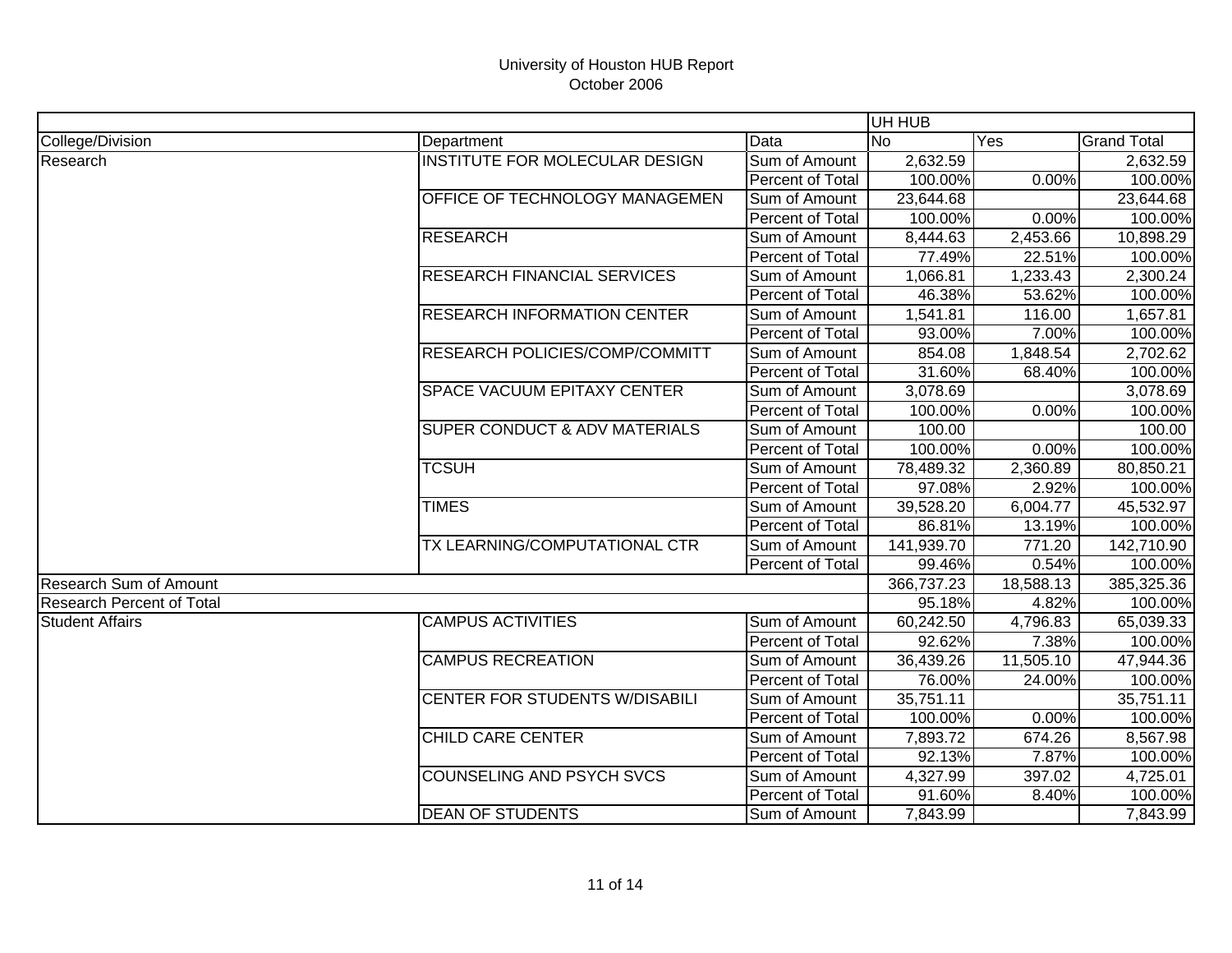|                                         |                                       |                         | UH HUB     |           |                    |
|-----------------------------------------|---------------------------------------|-------------------------|------------|-----------|--------------------|
| College/Division                        | Department                            | Data                    | <b>No</b>  | Yes       | <b>Grand Total</b> |
| <b>Student Affairs</b>                  | <b>DEAN OF STUDENTS</b>               | <b>Percent of Total</b> | 100.00%    | 0.00%     | 100.00%            |
|                                         | INT'L STUDENT & SCHOLAR SERVIC        | Sum of Amount           | 1,081.72   |           | 1,081.72           |
|                                         |                                       | Percent of Total        | 100.00%    | 0.00%     | 100.00%            |
|                                         | LEARNING AND ASSESSMENT SVCS          | Sum of Amount           | 865.06     | 15.99     | 881.05             |
|                                         |                                       | Percent of Total        | 98.19%     | 1.81%     | 100.00%            |
|                                         | LEARNING SUPPORT SERVICES             | Sum of Amount           | 9,370.88   | 1,476.76  | 10,847.64          |
|                                         |                                       | Percent of Total        | 86.39%     | 13.61%    | 100.00%            |
|                                         | <b>RELIGION CENTER</b>                | Sum of Amount           | 203.95     | 180.29    | 384.24             |
|                                         |                                       | Percent of Total        | 53.08%     | 46.92%    | 100.00%            |
|                                         | <b>RESIDENTIAL LIFE &amp; HOUSING</b> | Sum of Amount           | 56,970.48  | 13,588.76 | 70,559.24          |
|                                         |                                       | Percent of Total        | 80.74%     | 19.26%    | 100.00%            |
|                                         | <b>STUDENT AFFAIRS</b>                | Sum of Amount           | 5,556.84   | 1,224.78  | 6,781.62           |
|                                         |                                       | Percent of Total        | 81.94%     | 18.06%    | 100.00%            |
|                                         | <b>STUDENT HEALTH CENTER</b>          | Sum of Amount           | 29,267.49  | 2,461.56  | 31,729.05          |
|                                         |                                       | Percent of Total        | 92.24%     | 7.76%     | 100.00%            |
|                                         | <b>STUDENT PHARMACY</b>               | Sum of Amount           | 3,616.85   |           | 3,616.85           |
|                                         |                                       | Percent of Total        | 100.00%    | 0.00%     | 100.00%            |
|                                         | <b>STUDENT PUBLICATIONS</b>           | Sum of Amount           | 2,479.57   | 456.31    | 2,935.88           |
|                                         |                                       | Percent of Total        | 84.46%     | 15.54%    | 100.00%            |
|                                         | UNIVERSITY CAREER SERVICES            | Sum of Amount           | 12,610.27  | 1,221.24  | 13,831.51          |
|                                         |                                       | Percent of Total        | 91.17%     | 8.83%     | 100.00%            |
|                                         | <b>UNIVERSITY CENTER</b>              | Sum of Amount           | 37,090.06  | 6,302.85  | 43,392.91          |
|                                         |                                       | Percent of Total        | 85.47%     | 14.53%    | 100.00%            |
|                                         | UNIVERSITY TESTING SERVICES           | Sum of Amount           | 12,927.13  | 1,398.48  | 14,325.61          |
|                                         |                                       | Percent of Total        | 90.24%     | 9.76%     | 100.00%            |
|                                         | <b>VETERAN SERVICES</b>               | Sum of Amount           | 2,979.50   |           | 2,979.50           |
|                                         |                                       | Percent of Total        | 100.00%    | 0.00%     | 100.00%            |
| <b>Student Affairs Sum of Amount</b>    |                                       |                         | 327,518.37 | 45,700.23 | 373,218.60         |
| <b>Student Affairs Percent of Total</b> |                                       |                         | 87.76%     | 12.24%    | 100.00%            |
| Technology                              | CENTER FOR LIFE SCIENCES TECH         | Sum of Amount           | 356.14     |           | 356.14             |
|                                         |                                       | Percent of Total        | 100.00%    | 0.00%     | 100.00%            |
|                                         | <b>DEAN, TECHNOLOGY</b>               | Sum of Amount           | 11,010.51  | 3,724.05  | 14,734.56          |
|                                         |                                       | Percent of Total        | 74.73%     | 25.27%    | 100.00%            |
|                                         | <b>ENGINEERING TECHNOLOGY</b>         | Sum of Amount           | 62,961.87  | 10,313.57 | 73,275.44          |
|                                         |                                       | Percent of Total        | 85.92%     | 14.08%    | 100.00%            |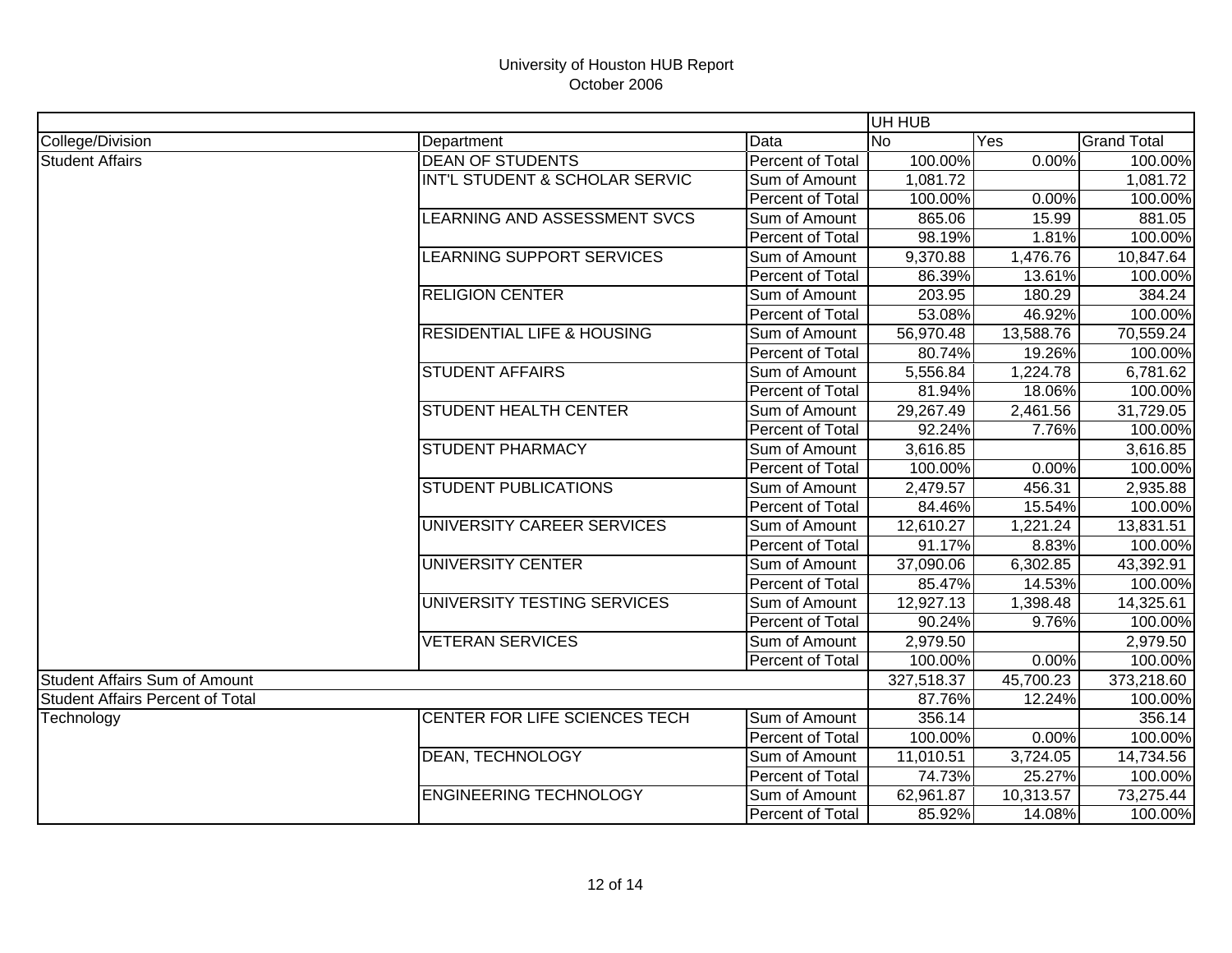|                                      |                                         |                  | UH HUB     |           |                    |
|--------------------------------------|-----------------------------------------|------------------|------------|-----------|--------------------|
| College/Division                     | Department                              | Data             | <b>No</b>  | Yes       | <b>Grand Total</b> |
| Technology                           | HUMAN DEVELOP AND CONSUMER SCI          | Sum of Amount    | 18,264.05  |           | 18,264.05          |
|                                      |                                         | Percent of Total | 100.00%    | 0.00%     | 100.00%            |
|                                      | <b>INFORMATION &amp; LOGISTICS TECH</b> | Sum of Amount    | 13,416.25  | 10,226.52 | 23,642.77          |
|                                      |                                         | Percent of Total | 56.75%     | 43.25%    | 100.00%            |
|                                      | <b>TMAC</b>                             | Sum of Amount    | 10,968.40  | 395.63    | 11,364.03          |
|                                      |                                         | Percent of Total | 96.52%     | 3.48%     | 100.00%            |
| Technology Sum of Amount             |                                         |                  | 116,977.22 | 24,659.77 | 141,636.99         |
| <b>Technology Percent of Total</b>   |                                         |                  | 82.59%     | 17.41%    | 100.00%            |
| <b>University Advancement</b>        | ADVANCEMENT INFORMATION SVCS            | Sum of Amount    | 735.04     |           | 735.04             |
|                                      |                                         | Percent of Total | 100.00%    | 0.00%     | 100.00%            |
|                                      | <b>ANNUAL GIVING</b>                    | Sum of Amount    | 1,252.86   | 40.97     | 1,293.83           |
|                                      |                                         | Percent of Total | 96.83%     | 3.17%     | 100.00%            |
|                                      | <b>CREATIVE SERVICES</b>                | Sum of Amount    | 118,735.45 | 10,407.35 | 129,142.80         |
|                                      |                                         | Percent of Total | 91.94%     | 8.06%     | 100.00%            |
|                                      | <b>DEVELOPMENT</b>                      | Sum of Amount    | 6,997.09   | 2,011.71  | 9,008.80           |
|                                      |                                         | Percent of Total | 77.67%     | 22.33%    | 100.00%            |
|                                      | <b>DEVELOPMENT RESEARCH</b>             | Sum of Amount    | 839.95     |           | 839.95             |
|                                      |                                         | Percent of Total | 100.00%    | 0.00%     | 100.00%            |
|                                      | <b>DONOR &amp; ALUMNI RECORDS</b>       | Sum of Amount    | 3,066.29   |           | 3,066.29           |
|                                      |                                         | Percent of Total | 100.00%    | 0.00%     | 100.00%            |
|                                      | <b>EXTERNAL COMMUNICATIONS</b>          | Sum of Amount    |            | 119.83    | 119.83             |
|                                      |                                         | Percent of Total | 0.00%      | 100.00%   | 100.00%            |
|                                      | <b>INTERNAL COMMUNICATIONS</b>          | Sum of Amount    | 3,760.54   | 62.96     | 3,823.50           |
|                                      |                                         | Percent of Total | 98.35%     | 1.65%     | 100.00%            |
|                                      | <b>MARKETING</b>                        | Sum of Amount    | 2,339.52   | 17.08     | 2,356.60           |
|                                      |                                         | Percent of Total | 99.28%     | 0.72%     | 100.00%            |
|                                      | <b>PLANNED GIVING</b>                   | Sum of Amount    | 4,211.92   |           | 4,211.92           |
|                                      |                                         | Percent of Total | 100.00%    | 0.00%     | 100.00%            |
|                                      | <b>PUBLIC AFFAIRS</b>                   | Sum of Amount    | 3,649.54   |           | 3,649.54           |
|                                      |                                         | Percent of Total | 100.00%    | 0.00%     | 100.00%            |
|                                      | UNIVERSITY ADVANCEMENT                  | Sum of Amount    | 56.20      | 0.00      | 56.20              |
|                                      |                                         | Percent of Total | 100.00%    | 0.00%     | 100.00%            |
|                                      | UNIVERSITY ADVANCEMENT SUPPORT          | Sum of Amount    |            | 301.46    | 301.46             |
|                                      |                                         | Percent of Total | 0.00%      | 100.00%   | 100.00%            |
| University Advancement Sum of Amount |                                         |                  | 145,644.40 | 12,961.36 | 158,605.76         |